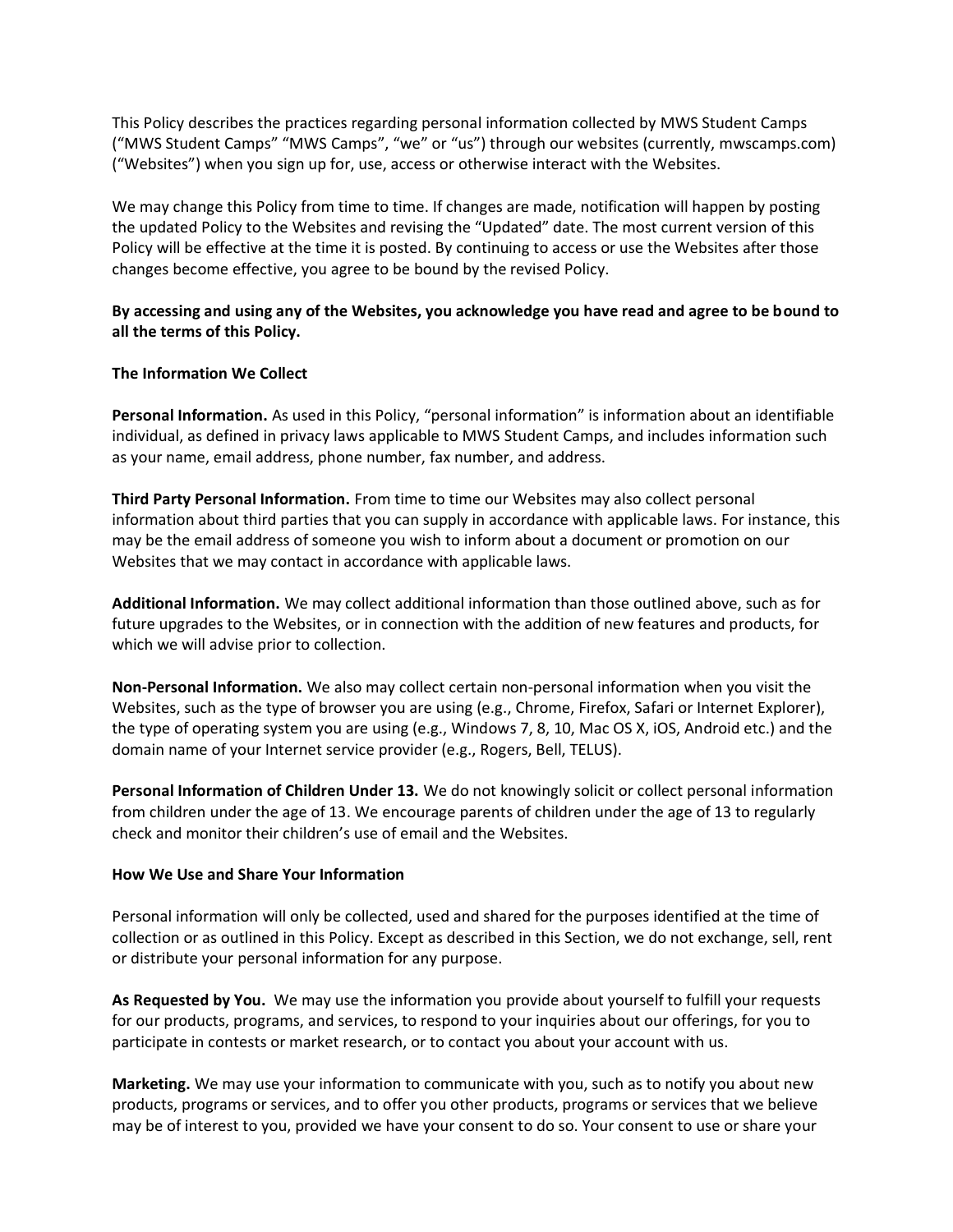personal information for these purposes are optional and is not required as a condition of using the Websites. If you do not want your personal information to be used or shared for these additional purposes, please contact the MWS Student Camps Privacy Office at the address set out below.

**Third Party Service Providers.** MWS Student Camps may use outside service providers on MWS Student Camps's behalf to collect, use and share personal information in accordance with this Policy. These service providers are bound and subject to MWS Student Camps's privacy policies. We require all such service providers to keep your information confidential and secure and to have privacy policies and security standards with respect to personal information that are comparable to ours. We also may share other information with third parties in a manner that does not identify particular users, including, for example, aggregated information.

**Legal Processes.** We may disclose personal information under applicable laws, for example, in response to a court order or a subpoena. We also may disclose such information in response to a law enforcement agency's request.

**User Generated Content.** User generated content posted through the Websites such as product reviews, commentary on discussion boards or blogs, and certain social networking preferences (e.g. pages you "Like" or "Recommend") may be accessible by other consumers and companies and may appear on other websites or web searches, and therefore this information could be read, collected, and used by others. MWS Student Camps cannot ensure the privacy of any user information included in that user generated content.

**Social Media.** To the extent you associate an account managed by third parties such as social media sites (e.g., Facebook and Twitter) with a MWS Student Camps account, you authorize MWS Student Camps to have access to this information and agree that MWS Student Camps may collect, store and use such information in accordance with this Policy.

**Disclaimer of Information Provided to Third Party Websites.** In some cases we may allow you access to certain third party services by links or otherwise. Any information you provide to these third party services is not user information and will not be subject to this Policy. These links are not intended as an endorsement of or referral to the linked websites. Once you link to another site, you are subject to the privacy and security policies of the new site.

**Retention.** MWS Student Camps will retain user information for so long as it continues to be useful in connection with providing or improving the Websites and product offerings and subject to law and this **Policy.** We may further retain and use data as necessary to comply with our legal obligations, resolve disputes, and enforce our agreements.

**Aggregate and De-Identified Information.** We may use and share user information in aggregated or deidentified formats by removing direct personal identifiers, for internal purposes or to third parties for any purpose to the extent not prohibited by law. This Policy does not limit our use or disclosure of any aggregate or de-identified information created from user information in any way, and we reserve the right to use, disclose, and sell de-identified information (including de-identified information combined with non-scrubbed information that is not your personal information) to our partners, advertisers, and other third parties at our discretion to the extent permitted by law. "De-identified" means MWS Student Camps has taken reasonable precautions to protect data de-identified from you from being re-identified to you.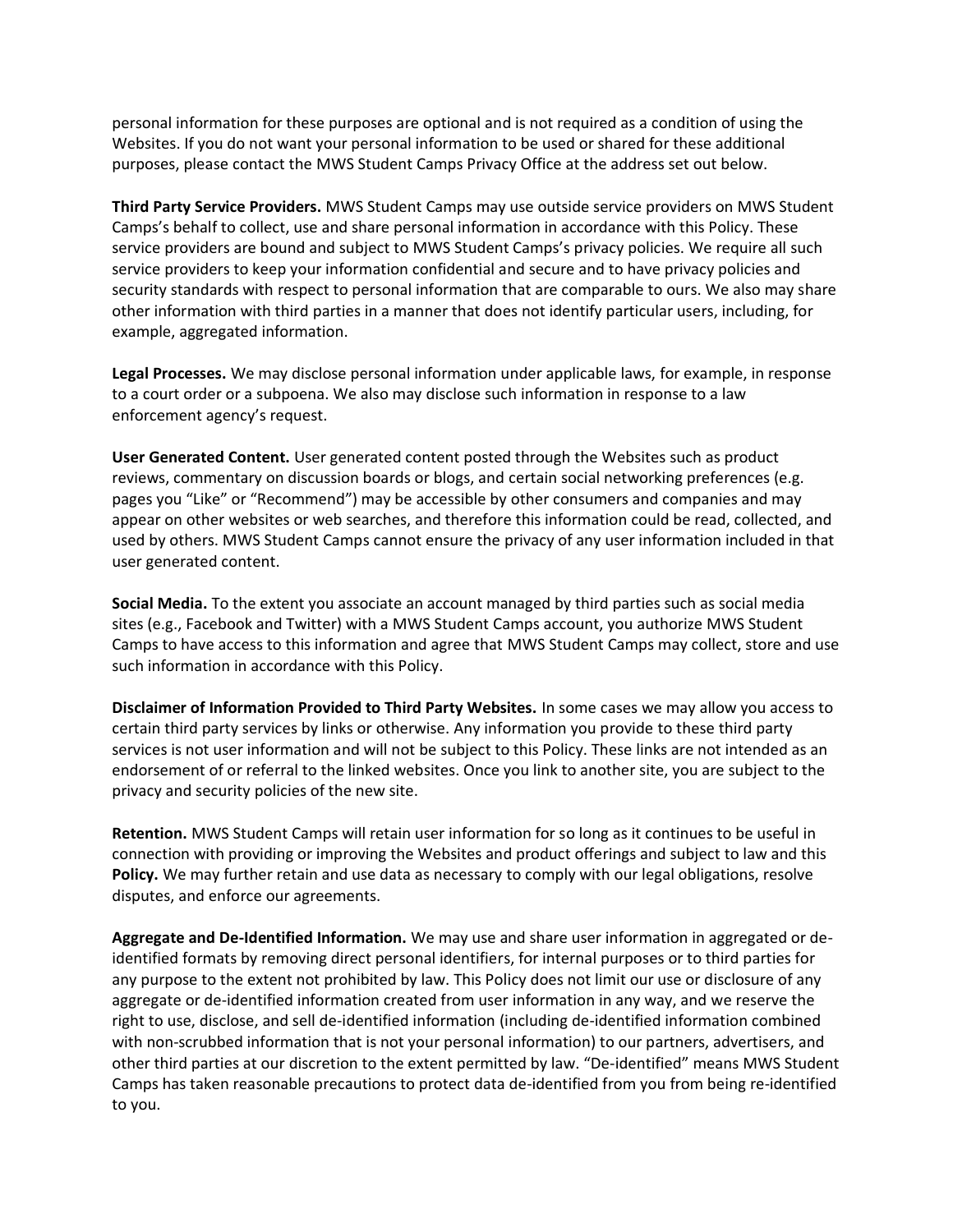**Export of Personal Information.** Your personal information may be processed and stored in the United States or other countries and may be accessible to the United States or other country's government, courts or law enforcement or regulatory agencies through their laws.

## **How MWS Student Camps Safeguards Your Information**

**Protection of Your Information.** MWS Student Camps takes precautions to secure your personal information and protect it from loss, theft, unauthorized access, destruction, use, modification, and disclosure. Such measures include technological, physical and organizational safeguards that are appropriate given the sensitivity of the personal information, including maintaining controlled access to electronic and paper documents and files, using appropriate technology safeguards such as passwords, firewalls and encryption, and restricting access to those of our employees, representatives and subcontractors who need to know such information to provide you with the services for which the information was collected. However, please note that MWS Student Camps's security measures may change or be unavailable from time to time and no data transmission over the Internet or any wireless network is 100% secure, so we cannot guarantee the security of your personal information.

**Retention.** MWS Student Camps keeps your personal information only for as long as necessary to accomplish the identified purposes, and then securely destroys such information.

#### **Cookies and Web Beacons**

**Cookies.** To enhance your experience, many pages on the Websites use "cookies". Cookies are text files we place in your computer's browser to store your preferences or other information. Cookies, by themselves, do not tell us your e-mail address or other personal information unless you choose to provide this information to us by, for example, registering at a Website or subscribing to our newsletter. However, once you choose to furnish the Website with personal information, this information may be linked to the data stored in the cookie.

**Beacons.** We may also use web beacons. Beacons are small pieces of code placed on Web pages, videos, and in emails that can communicate information about your browser and device to a server. Beacons can be used, among other things, to count the users who visit a Web page or read an email, or to deliver a cookie to the browser of a user viewing a Web page or email.

**Use of Cookies and Beacons.** We use cookies and beacons to understand site usage and to improve the content and offerings on our sites. For example, we may use cookies and beacons to personalize your experience at the Websites (e.g., to recognize you by name when you return to a Website). We also may use cookies and beacons to offer you products, programs, or services in accordance with this Policy. We may use third party cookies on our Websites as well. For instance, we use Google Analytics to collect and process certain analytics data. Google provides some additional privacy options described at www.google.com/policies/privacy/partners/ regarding Google Analytics cookies. Cookies and beacons can be removed or blocked in accordance with your browser's specifications, but in doing so the Websites may have more limited services.

## **Feedback, Inquiries and Complaints – Privacy Officer**

If there is a concern or complaint about this Policy or your personal information, or if you wish to update or correct your information, you may contact MWS Student Camps's Privacy Officer at the following address: